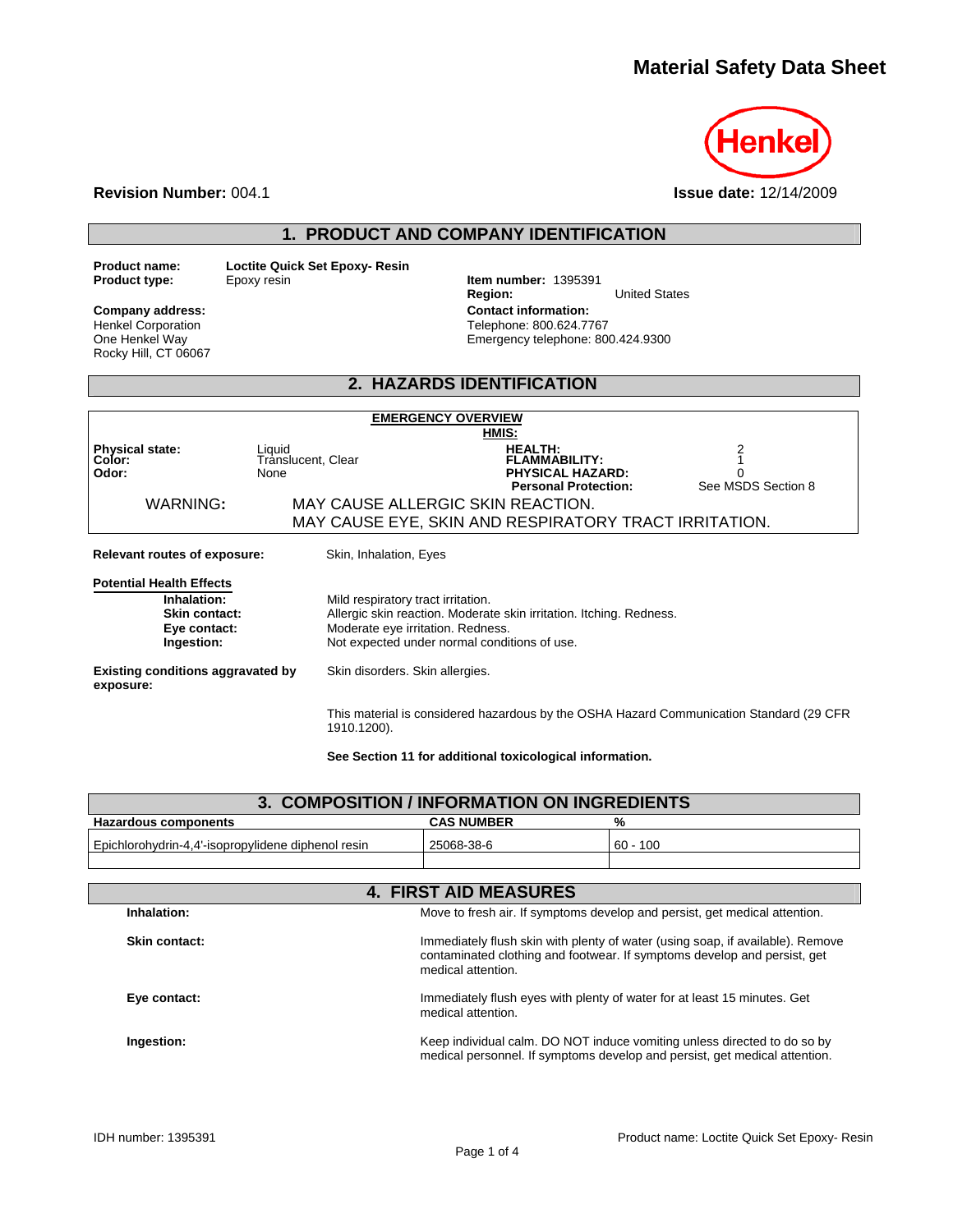## **5. FIRE FIGHTING MEASURES**

| Flash point:                          | > 249 °C (> 480.2 °F) Pensky Martens closed cup                                                                                                      |
|---------------------------------------|------------------------------------------------------------------------------------------------------------------------------------------------------|
| Autoignition temperature:             | Not available                                                                                                                                        |
| Flammable/Explosive limits - lower:   | Not available                                                                                                                                        |
| Flammable/Explosive limits - upper:   | Not available                                                                                                                                        |
| <b>Extinguishing media:</b>           | Foam, dry chemical or carbon dioxide.                                                                                                                |
| Special firefighting procedures:      | Wear self-contained breathing apparatus and full protective clothing, such as<br>turn-out gear.                                                      |
| Unusual fire or explosion hazards:    | In case of fire, keep containers cool with water spray. Closed containers may<br>rupture (due to build up of pressure) when exposed to extreme heat. |
| Hazardous combustion products:        | Oxides of carbon. Irritating organic fragments.                                                                                                      |
| <b>6. ACCIDENTAL RELEASE MEASURES</b> |                                                                                                                                                      |

**Use personal protection recommended in Section 8, isolate the hazard area and deny entry to unnecessary and unprotected personnel.** 

| <b>Environmental precautions:</b> | Do not allow product to enter sewer or waterways.                                                                                                                                                                    |
|-----------------------------------|----------------------------------------------------------------------------------------------------------------------------------------------------------------------------------------------------------------------|
| Clean-up methods:                 | Remove all sources of ignition. Immediately contact emergency personnel.<br>Scrape up as much material as possible. Clean residue with soap and water.<br>Store in a partly filled, closed container until disposal. |

#### **7. HANDLING AND STORAGE**

**Handling:** Do not breathe gas/fumes/vapor/spray. Avoid contact with eyes, skin and clothing. Wash thoroughly after handling. Keep container closed.

**Storage:** Store in original container until ready to use. Keep in a cool, well ventilated area away from heat, sparks and open flame. Keep container tightly closed until ready for use.

# **8. EXPOSURE CONTROLS / PERSONAL PROTECTION**

**Employers should complete an assessment of all workplaces to determine the need for, and selection of, proper exposure controls and protective equipment for each task performed.** 

| <b>Hazardous components</b>                        | <b>ACGIH TLV</b> | <b>OSHA PEL</b>                                     | <b>AIHA WEEL</b>                                                             | <b>OTHER</b> |
|----------------------------------------------------|------------------|-----------------------------------------------------|------------------------------------------------------------------------------|--------------|
| Epichlorohydrin-4,4'-isopropylidene diphenol resin | None             | None                                                | None                                                                         | None         |
| <b>Engineering controls:</b>                       | exposure limits. |                                                     | Provide adequate local exhaust ventilation to maintain worker exposure below |              |
| <b>Respiratory protection:</b>                     |                  | established exposure limits exists.                 | Use a NIOSH approved air-purifying respirator if the potential to exceed     |              |
| Eye/face protection:                               |                  | Safety goggles or safety glasses with side shields. |                                                                              |              |
| Skin protection:                                   |                  | Chemical resistant, impermeable gloves.             |                                                                              |              |
| <b>DUVOIO AL</b><br>$\sim$                         | AND OUTMOAL      | <b>DDADFDTIFC</b>                                   |                                                                              |              |

#### **9. PHYSICAL AND CHEMICAL PROPERTIES**

**Physical state:** Liquid

**Color:** Translucent, Clear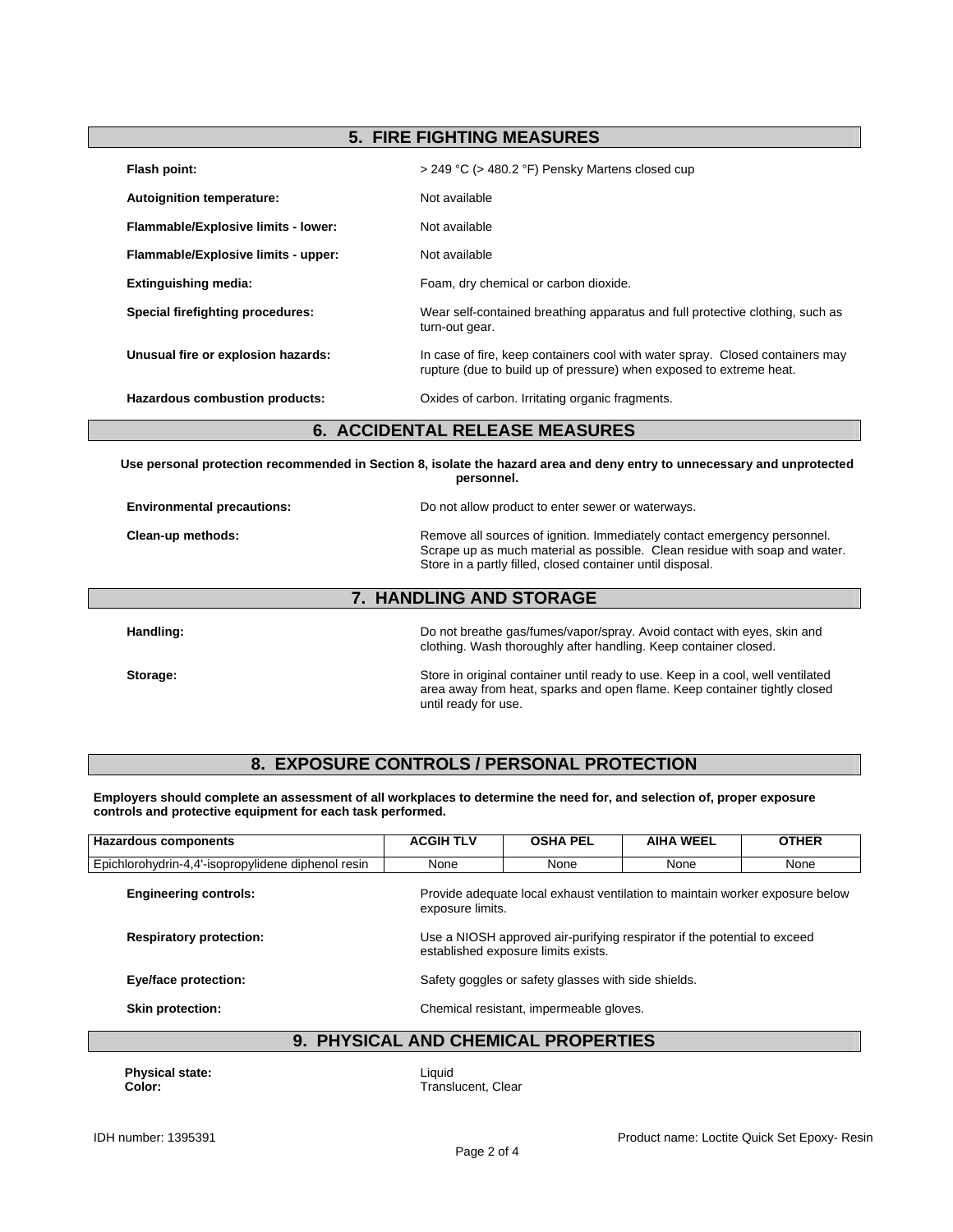| Odor:                                    | <b>None</b>                                     |
|------------------------------------------|-------------------------------------------------|
| Odor threshold:                          | Not available                                   |
| pH:                                      | Not applicable                                  |
| Vapor pressure:                          | $0.03$ mm Hq                                    |
| Boiling point/range:                     | $>$ 260.2 °C ( $>$ 500.4 °F)                    |
| Melting point/ range:                    | Not available                                   |
| Specific gravity:                        | 1.17                                            |
| Vapor density:                           | Not available                                   |
| Flash point:                             | > 249 °C (> 480.2 °F) Pensky Martens closed cup |
| Flammable/Explosive limits - lower:      | Not available                                   |
| Flammable/Explosive limits - upper:      | Not available                                   |
| Autoignition temperature:                | Not available                                   |
| <b>Evaporation rate:</b>                 | Not available                                   |
|                                          |                                                 |
| Solubility in water:                     | Slight                                          |
| Partition coefficient (n-octanol/water): | Not available                                   |
| <b>VOC content:</b>                      | 0.1 % (value for resin and hardener together)   |

#### **10. STABILITY AND REACTIVITY**

| <b>Stability:</b>                 | Stable                                                       |
|-----------------------------------|--------------------------------------------------------------|
| Hazardous reactions:              | Will not occur.                                              |
| Hazardous decomposition products: | None                                                         |
| Incompatible materials:           | Strong oxidizing agents. Strong bases. Strong acids. Amines. |
| Conditions to avoid:              | Excessive heat. Store away from incompatible materials.      |

# **11. TOXICOLOGICAL INFORMATION**

| <b>Hazardous components</b>                           | <b>NTP Carcinogen</b> | <b>IARC Carcinogen</b> | <b>OSHA Carcinogen</b><br>(Specifically Regulated) |
|-------------------------------------------------------|-----------------------|------------------------|----------------------------------------------------|
| Epichlorohydrin-4,4'-isopropylidene<br>diphenol resin | No                    | No                     | No                                                 |

| <b>: components</b>                                | Effects/Target Organs ا |
|----------------------------------------------------|-------------------------|
| <b>Hazardous</b>                                   | Health                  |
| Epichlorohydrin-4,4'-isopropylidene diphenol resin | Irritant<br>Alleraer    |

#### **12. ECOLOGICAL INFORMATION**

**Ecological information:** Not available

#### **13. DISPOSAL CONSIDERATIONS**

#### **Information provided is for unused product only.**

**Recommended method of disposal:** Follow all local, state, federal and provincial regulations for disposal.

Hazardous waste number: Not a RCRA hazardous waste.

## **14. TRANSPORT INFORMATION**

#### **U.S. Department of Transportation Ground (49 CFR) Not regulated**

| Proper shipping name:            | Not re |
|----------------------------------|--------|
| <b>Hazard class or division:</b> | None   |
| <b>Identification number:</b>    | None   |
| Packing group:                   | None   |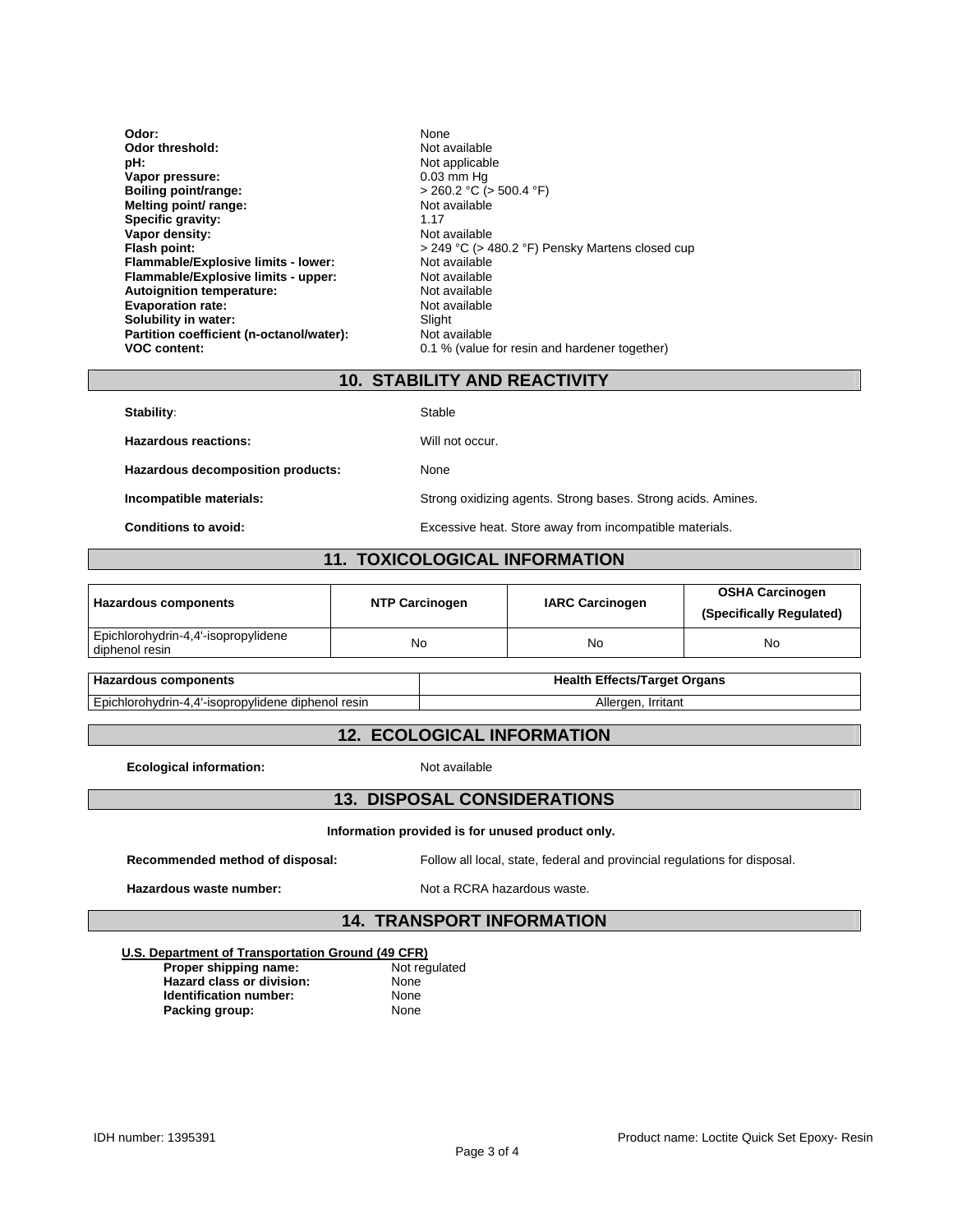| <b>International Air Transportation (ICAO/IATA)</b>                        |                                                                                                        |
|----------------------------------------------------------------------------|--------------------------------------------------------------------------------------------------------|
| Proper shipping name:                                                      | Not regulated                                                                                          |
| Hazard class or division:                                                  | None                                                                                                   |
| <b>Identification number:</b>                                              | None                                                                                                   |
| Packing group:                                                             | None                                                                                                   |
| <b>Water Transportation (IMO/IMDG)</b>                                     |                                                                                                        |
| Proper shipping name:                                                      | ENVIRONMENTALLY HAZARDOUS SUBSTANCE, LIQUID, N.O.S. (Bisphenol-A<br>Epichlorhydrine resin)             |
| Hazard class or division:                                                  | 9                                                                                                      |
| Identification number:                                                     | <b>UN 3082</b>                                                                                         |
| Packing group:                                                             | Ш                                                                                                      |
|                                                                            | <b>15. REGULATORY INFORMATION</b>                                                                      |
| <b>United States Regulatory Information</b>                                |                                                                                                        |
| <b>TSCA 8 (b) Inventory Status:</b>                                        | All components are listed or are exempt from listing on the Toxic Substances Control Act<br>Inventory. |
| <b>TSCA 12(b) Export Notification:</b>                                     | None above reporting de minimus                                                                        |
| <b>CERCLA/SARA Section 302 EHS:</b><br><b>CERCLA/SARA Section 311/312:</b> | None above reporting de minimus<br>Immediate Health                                                    |
| <b>CERCLA/SARA 313:</b>                                                    | None above reporting de minimus                                                                        |
| <b>California Proposition 65:</b>                                          | No California Proposition 65 listed chemicals are known to be present.                                 |
| <b>Canada Regulatory Information</b>                                       |                                                                                                        |

**WHMIS hazard class:** 

**CEPA DSL/NDSL Status:** All components are listed on or are exempt from listing on the Canadian Domestic Substances List.<br>D.2.B

#### **16. OTHER INFORMATION**

**This material safety data sheet contains changes from the previous version in sections:** New Material Safety Data Sheet format.

#### **Prepared by:** Regulatory Affairs

**DISCLAIMER: The data contained herein are furnished for information only and are believed to be reliable. However, Henkel Corporation does not assume responsibility for any results obtained by persons over whose methods Henkel Corporation has no control. It is the user's responsibility to determine the suitability of Henkel's products or any production methods mentioned herein for a particular purpose, and to adopt such precautions as may be advisable for the protection of property and persons against any hazards that may be involved in the handling and use of any of Henkel Corporation's products. In light of the foregoing, Henkel Corporation specifically disclaims all warranties, express or implied, including warranties of merchantability and fitness for a particular purpose, arising from sale or use of Henkel Corporation's products. Henkel Corporation further disclaims any liability for consequential or incidental damages of any kind, including lost profits.**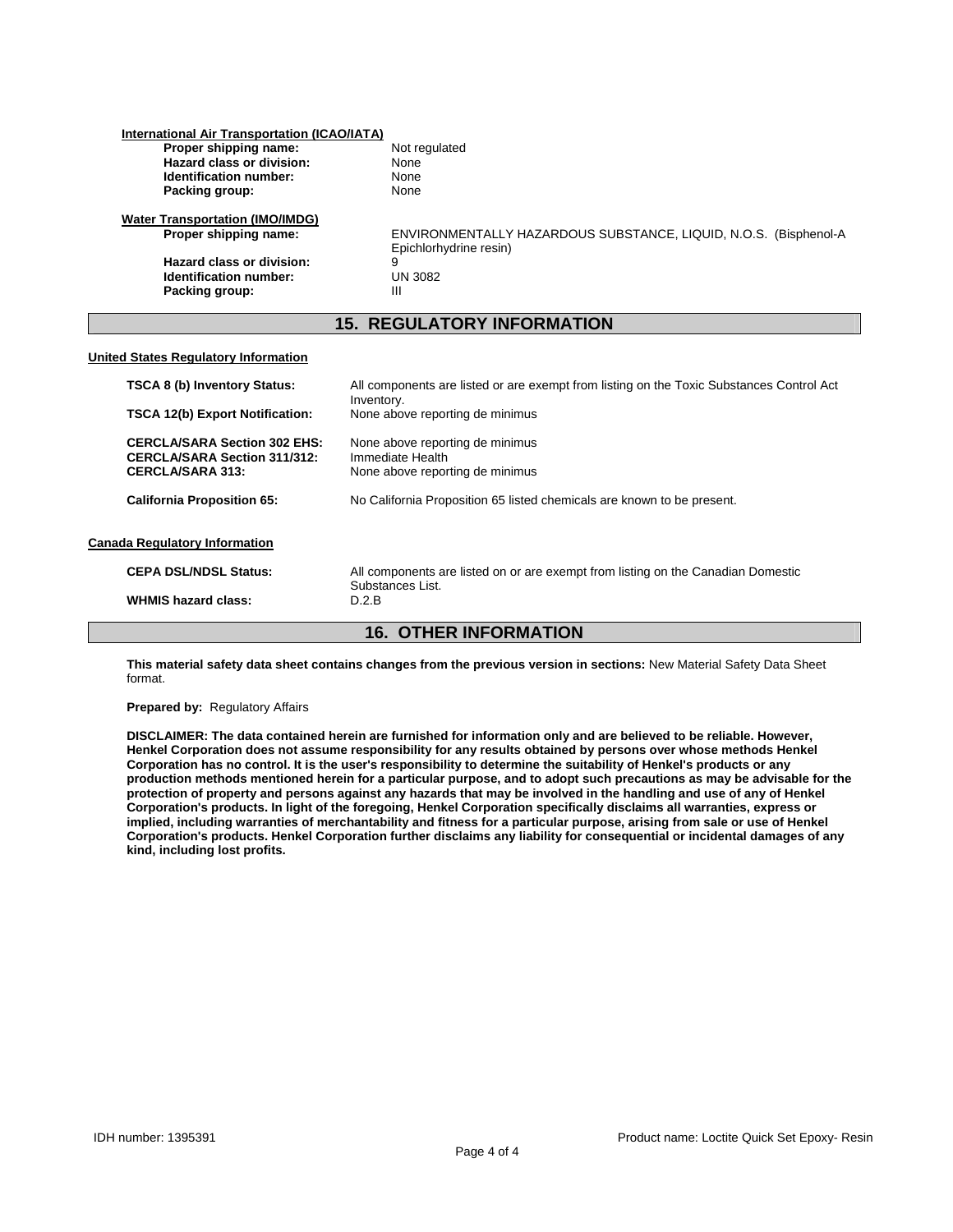# **Material Safety Data Sheet**



**Revision Number:** 001.1 **Issue date:** 12/14/2009

#### **1. PRODUCT AND COMPANY IDENTIFICATION**

**Product name: Loctite Quickset Epoxy-Hardener**

#### Henkel Corporation One Henkel Way Rocky Hill, CT 06067

**Item number: 1395391<br>Region: Region:** United States **Company address: Contact information:**  Telephone: 800.624.7767 Emergency telephone: 800.424.9300

## **2. HAZARDS IDENTIFICATION**

|                                                       |                                                  | <b>EMERGENCY OVERVIEW</b><br>HMIS:                                                                                                                                                                                                       |                          |
|-------------------------------------------------------|--------------------------------------------------|------------------------------------------------------------------------------------------------------------------------------------------------------------------------------------------------------------------------------------------|--------------------------|
| <b>Physical state:</b><br>Color:<br>Odor:<br>DANGER:  | Liquid<br>Amber, Translucent<br>Amine, Mercaptan | <b>HEALTH:</b><br><b>FLAMMABILITY:</b><br><b>PHYSICAL HAZARD:</b><br><b>Personal Protection:</b><br>CAUSES EYE, SKIN AND RESPIRATORY TRACT BURNS.<br>MAY CAUSE ALLERGIC SKIN REACTION.<br>HARMFUL IF SWALLOWED OR ABSORBED THROUGH SKIN. | *3<br>See MSDS Section 8 |
| <b>Relevant routes of exposure:</b>                   |                                                  | Skin, Inhalation, Eyes, Ingestion                                                                                                                                                                                                        |                          |
| <b>Potential Health Effects</b>                       |                                                  |                                                                                                                                                                                                                                          |                          |
| Inhalation:                                           |                                                  | Respiratory tract burns. May cause respiratory tract irritation. May cause irritation to nose and<br>throat. Lung damage.                                                                                                                |                          |
| Skin contact:                                         |                                                  | May cause skin burns. May cause allergic skin reaction. May be harmful if absorbed through<br>skin. Rash. Redness. Tissue damage.                                                                                                        |                          |
| Eye contact:<br>Ingestion:                            |                                                  | Burns. Severe eye irritation. Redness. Tissue damage.<br>May be harmful if swallowed. May cause burns of mouth and throat if swallowed.                                                                                                  |                          |
| <b>Existing conditions aggravated by</b><br>exposure: |                                                  | Eye, skin, and respiratory disorders. Skin allergies. Asthma.                                                                                                                                                                            |                          |
|                                                       | 1910.1200).                                      | This material is considered hazardous by the OSHA Hazard Communication Standard (29 CFR                                                                                                                                                  |                          |

**See Section 11 for additional toxicological information.** 

#### **3. COMPOSITION / INFORMATION ON INGREDIENTS**

| Hazardous components                                                                                                                        | <b>CAS NUMBER</b> | %          |
|---------------------------------------------------------------------------------------------------------------------------------------------|-------------------|------------|
| Poly[oxy(methyl-1,2-ethanediyl)], a-hydro-w-hydroxy-,<br>ether with 2,2-bis(hydroxymethyl)-1,3-propanediol (4:1), 2-<br>hydroxy-3-mercaptop | 72244-98-5        | $60 - 100$ |
| m-Phenylenebis(methylamine)                                                                                                                 | 1477-55-0         | $10 - 30$  |
| 2,4,6-Tris(dimethylaminomethyl)phenol                                                                                                       | $90 - 72 - 2$     | $5 - 10$   |
| Phenol                                                                                                                                      | 108-95-2          | 1 - 5      |

#### **4. FIRST AID MEASURES**

**Inhalation: Inhalation: Move to fresh air. If not breathing, give artificial respiration. If breathing is** difficult, give oxygen. Get medical attention.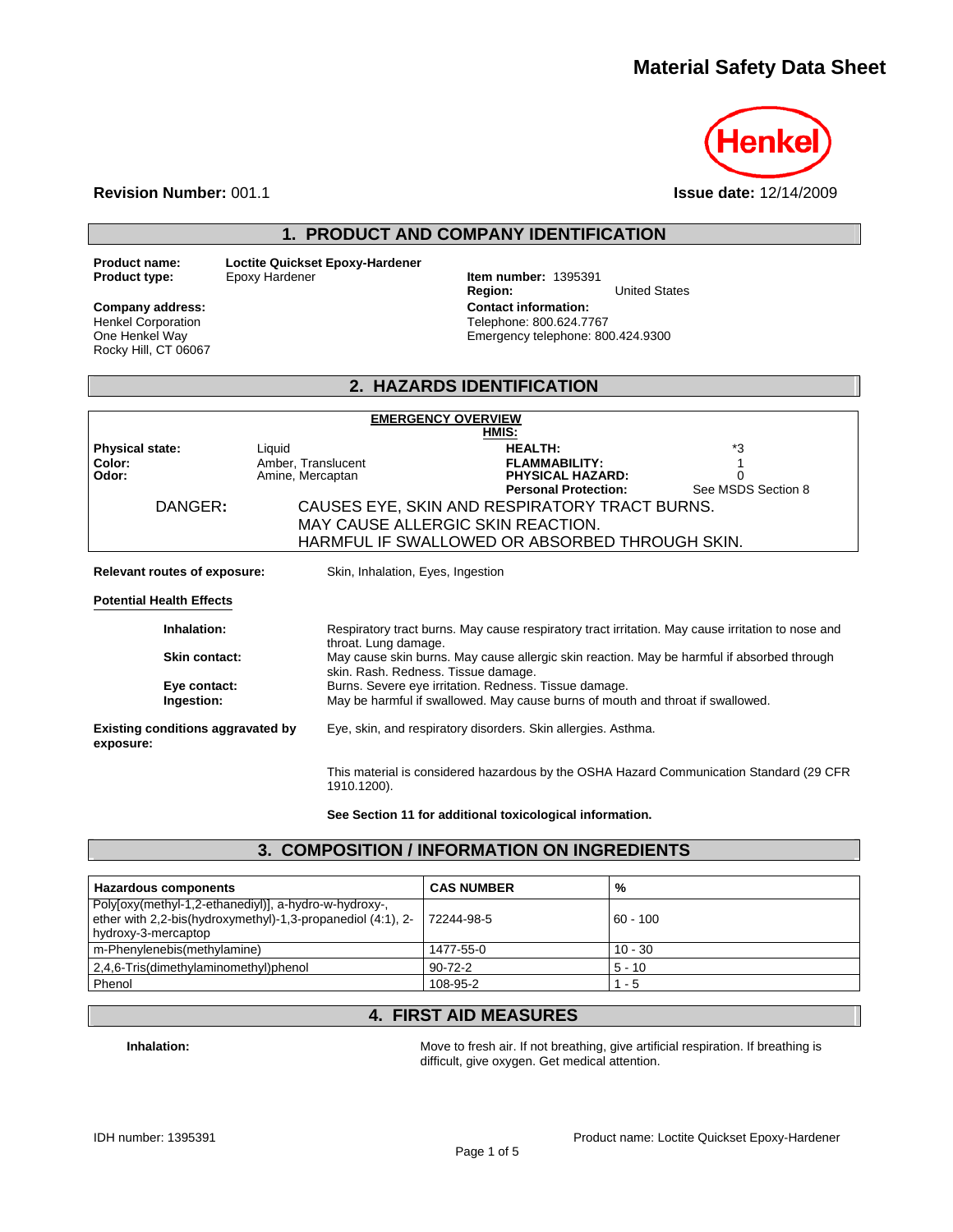| <b>Skin contact:</b> | Immediately flush skin with plenty of water (using soap, if available). Remove<br>contaminated clothing and footwear. Wash clothing before reuse. Thoroughly<br>clean shoes before reuse. If symptoms develop and persist, get medical<br>attention. |
|----------------------|------------------------------------------------------------------------------------------------------------------------------------------------------------------------------------------------------------------------------------------------------|
| Eye contact:         | Immediately flush eyes with plenty of water for at least 15 minutes. Get<br>medical attention.                                                                                                                                                       |
| Ingestion:           | DO NOT induce vomiting unless directed to do so by medical personnel.<br>Never give anything by mouth to an unconscious person. Keep individual<br>calm. Get medical attention.                                                                      |
|                      | <b>5. FIRE FIGHTING MEASURES</b>                                                                                                                                                                                                                     |

| Flash point:                        | $> 93$ °C ( $> 199.4$ °F) Tagliabue closed cup                                                                    |
|-------------------------------------|-------------------------------------------------------------------------------------------------------------------|
| <b>Autoignition temperature:</b>    | Not available                                                                                                     |
| Flammable/Explosive limits - lower: | Not available                                                                                                     |
| Flammable/Explosive limits - upper: | Not available                                                                                                     |
| <b>Extinguishing media:</b>         | Water spray (fog), foam, dry chemical or carbon dioxide.                                                          |
| Special firefighting procedures:    | Wear self-contained breathing apparatus and full protective clothing, such as<br>turn-out gear.                   |
| Unusual fire or explosion hazards:  | In case of fire, keep containers cool with water spray.                                                           |
| Hazardous combustion products:      | Oxides of carbon. Oxides of nitrogen. Ammonia. Amines. Nitric acid.<br>Nitrosamines Irritating organic fragments. |

## **6. ACCIDENTAL RELEASE MEASURES**

| Use personal protection recommended in Section 8, isolate the hazard area and deny entry to unnecessary and unprotected<br>personnel. |                                                                                                                                                                                                                 |
|---------------------------------------------------------------------------------------------------------------------------------------|-----------------------------------------------------------------------------------------------------------------------------------------------------------------------------------------------------------------|
| <b>Environmental precautions:</b>                                                                                                     | Do not allow product to enter sewer or waterways.                                                                                                                                                               |
| Clean-up methods:                                                                                                                     | Remove all sources of ignition. Immediately contact emergency personnel.<br>Scrape up as much material as possible. Clean residue with soap and water.<br>Store in a closed container until ready for disposal. |
|                                                                                                                                       | <b>7. HANDLING AND STORAGE</b>                                                                                                                                                                                  |
| Handling:                                                                                                                             | Keep away from heat, spark and flame. Do not breathe                                                                                                                                                            |

| Handling: | Keep away from heat, spark and flame. Do not breathe<br>gas/fumes/vapor/spray. Keep container closed. Avoid contact with eyes, skin<br>and clothing. Wash thoroughly after handling. |
|-----------|--------------------------------------------------------------------------------------------------------------------------------------------------------------------------------------|
| Storage:  | Store in original container until ready to use. Keep in a cool, well ventilated<br>area away from heat, sparks and open flame. Keep container tightly closed<br>until ready for use. |

## **8. EXPOSURE CONTROLS / PERSONAL PROTECTION**

**Employers should complete an assessment of all workplaces to determine the need for, and selection of, proper exposure controls and protective equipment for each task performed.**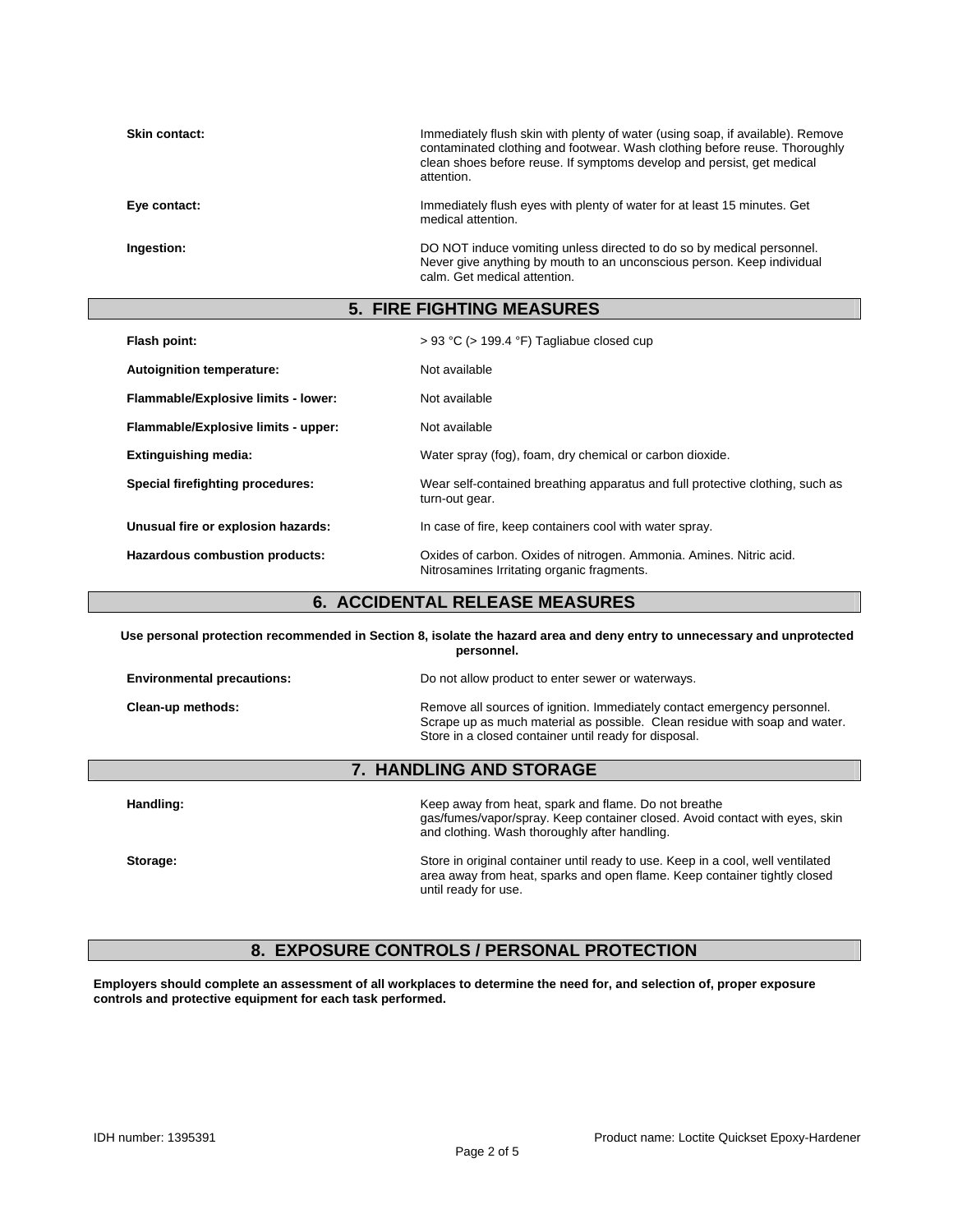| <b>Hazardous components</b>                                                                                                                 | ACGIH TLV                   | OSHA PEL                                    | AIHA WEEL   | OTHER |
|---------------------------------------------------------------------------------------------------------------------------------------------|-----------------------------|---------------------------------------------|-------------|-------|
| Polyloxy(methyl-1,2-ethanediyl), a-hydro-w-<br>hydroxy-, ether with 2,2-bis(hydroxymethyl)-1,3-<br>propanediol (4:1), 2-hydroxy-3-mercaptop | None                        | None                                        | None        | None  |
| m-Phenylenebis(methylamine)                                                                                                                 | 0.1 mg/m3 Ceiling<br>(SKIN) | None                                        | None        | None  |
| 2,4,6-Tris(dimethylaminomethyl)phenol                                                                                                       | None                        | <b>None</b>                                 | <b>None</b> | None  |
| Phenol                                                                                                                                      | 5 ppm TWA<br>(SKIN)         | 5 ppm $(19 \text{ mg/m3})$<br>TWA<br>(SKIN) | None        | None  |
| .                                                                                                                                           |                             |                                             |             |       |

**Respiratory protection:** Use NIOSH approved respirator if there is potential to exceed exposure

**Engineering controls: Listing 2008** Use local exhaust ventilation if the potential for airborne exposure exists.

limit(s).

**Eye/face protection: Safety goggles or safety glasses with side shields. Example 3** 

**Skin protection: Chemical resistant, impermeable gloves.** 

#### **9. PHYSICAL AND CHEMICAL PROPERTIES**

**Physical state: Liquid Color: Liquid Color: Ambel Color: Amber, Translucent Color: Amber, Translucent Odor: Amine, Mercaptan Odor threshold:** Not available **Vapor pressure:** <br> **Not available**<br> **Boiling point/range:** <br> **Not available Boiling point/range:** <br> **Melting point/ range:** <br> **Melting point/ range:** <br> **Melting point/ range:** <br> **Melting point/ range:** <br> **Melting point/ range:** <br> **Melting point/ range:** <br> **Melting point/ range:** <br> **Melting point/ Melting point/ range: Specific gravity:**  $\begin{array}{ccc} \bullet & \bullet & \bullet & \bullet \\ \textbf{Vapor density:} & \bullet & \bullet & \bullet \end{array}$  Not available Vapor density:<br>Flash point: **Flammable/Explosive limits - lower: Flammable/Explosive limits - upper:** Not available<br> **Autoignition temperature:** Not available **Autoignition temperature:** Not available<br> **Evaporation rate:** Not available **Evaporation rate: Not available 11 Not available**<br> **Solubility in water: Not available** the lnsoluble **Solubility in water: Partition coefficient (n-octanol/water):** Not available<br>VOC content: 3.77 %: 0.38

Not available<br>Not available > 93 °C (> 199.4 °F) Tagliabue closed cup<br>Not available **VOC content:** 3.77 %; 0.38 g/l EPA Method 24

## **10. STABILITY AND REACTIVITY**

| Stability:                        | Stable                                                                                                                                                                                           |
|-----------------------------------|--------------------------------------------------------------------------------------------------------------------------------------------------------------------------------------------------|
| Hazardous reactions:              | Will not occur.                                                                                                                                                                                  |
| Hazardous decomposition products: | Oxides of carbon. Oxides of nitrogen. Ammonia. Amines. Nitric acid.<br>Nitrosamines. Irritating organic fragments.                                                                               |
| Incompatible materials:           | Strong acids. Strong oxidizing agents. Halogenated compounds. Strong<br>mineral acids. Reactive metals. Calcium hypochlorite. Sodium hypochlorite.<br>Nitrous acid and other nitrosating agents. |
| <b>Conditions to avoid:</b>       | Excessive heat. Store away from incompatible materials.                                                                                                                                          |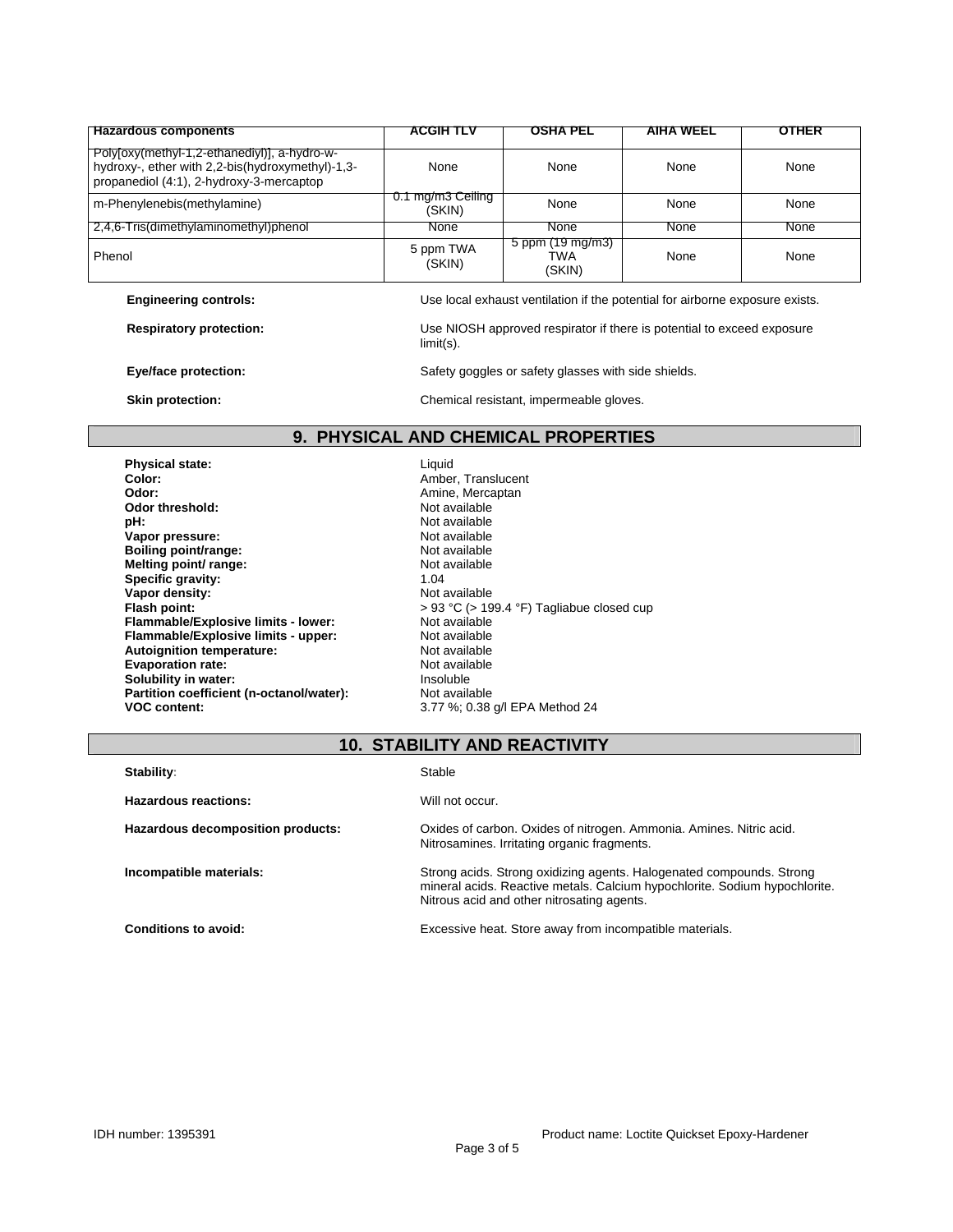## **11. TOXICOLOGICAL INFORMATION**

| <b>Hazardous components</b>                                                                                                                     | <b>NTP Carcinogen</b> | <b>IARC Carcinogen</b> | <b>OSHA Carcinogen</b><br>(Specifically Regulated) |
|-------------------------------------------------------------------------------------------------------------------------------------------------|-----------------------|------------------------|----------------------------------------------------|
| Poly[oxy(methyl-1,2-ethanediyl)], a-hydro-<br>w-hydroxy-, ether with 2,2-<br>bis(hydroxymethyl)-1,3-propanediol (4:1),<br>2-hydroxy-3-mercaptop | No                    | No                     | No                                                 |
| m-Phenylenebis(methylamine)                                                                                                                     | No                    | No                     | No                                                 |
| 2.4.6-Tris(dimethylaminomethyl)phenol                                                                                                           | No                    | No                     | No                                                 |
| Phenol                                                                                                                                          | No                    | Nο                     | No                                                 |

| Hazardous components                                                                                                                       | <b>Health Effects/Target Organs</b>                                                                                 |
|--------------------------------------------------------------------------------------------------------------------------------------------|---------------------------------------------------------------------------------------------------------------------|
| Polyloxy(methyl-1,2-ethanediyl)], a-hydro-w-hydroxy-,<br>ether with 2,2-bis(hydroxymethyl)-1,3-propanediol (4:1),<br>2-hydroxy-3-mercaptop | No Data                                                                                                             |
| m-Phenylenebis(methylamine)                                                                                                                | Irritant, Liver, Kidney, Corrosive                                                                                  |
| 2.4.6-Tris(dimethylaminomethyl)phenol                                                                                                      | Irritant, Allergen                                                                                                  |
| Phenol                                                                                                                                     | Blood, Cardiac, Corrosive, Developmental, Eyes, Irritant, Kidney, Liver,<br>Mutagen, Nervous System, Skin, Vascular |

#### **12. ECOLOGICAL INFORMATION**

**Ecological information:** Not available

#### **13. DISPOSAL CONSIDERATIONS**

#### **Information provided is for unused product only.**

**Hazardous waste number:** Not a RCRA hazardous waste.

**Recommended method of disposal:** Follow all local, state, federal and provincial regulations for disposal.

# **14. TRANSPORT INFORMATION**

The shipping classifications in this sections are for non-bulk packaging only (unless otherwise specified). Shipping classification may be different for bulk packaging.

| U.S. Department of Transportation Ground (49 CFR)   |                                                     |
|-----------------------------------------------------|-----------------------------------------------------|
| Proper shipping name:                               | Amines, liquid, corrosive, n.o.s. (aliphatic Amine) |
| Hazard class or division:                           | 8                                                   |
| <b>Identification number:</b>                       | UN 2735                                             |
| Packing group:                                      | Ш                                                   |
| <b>International Air Transportation (ICAO/IATA)</b> |                                                     |
| Proper shipping name:                               | Amines, liquid, corrosive, n.o.s. (aliphatic Amine) |
| Hazard class or division:                           | 8                                                   |
| <b>Identification number:</b>                       | UN 2735                                             |
| Packing group:                                      | Ш                                                   |
| <b>Water Transportation (IMO/IMDG)</b>              |                                                     |
| Proper shipping name:                               | AMINES, LIQUID, CORROSIVE, N.O.S. (aliphatic Amine) |
| Hazard class or division:                           | 8                                                   |
| <b>Identification number:</b>                       | UN 2735                                             |
| Packing group:                                      | Ш                                                   |
|                                                     | <b>15. REGULATORY INFORMATION</b>                   |

#### **United States Regulatory Information**

**TSCA 8 (b) Inventory Status:** All components are listed or are exempt from listing on the Toxic Substances Control Act Inventory.